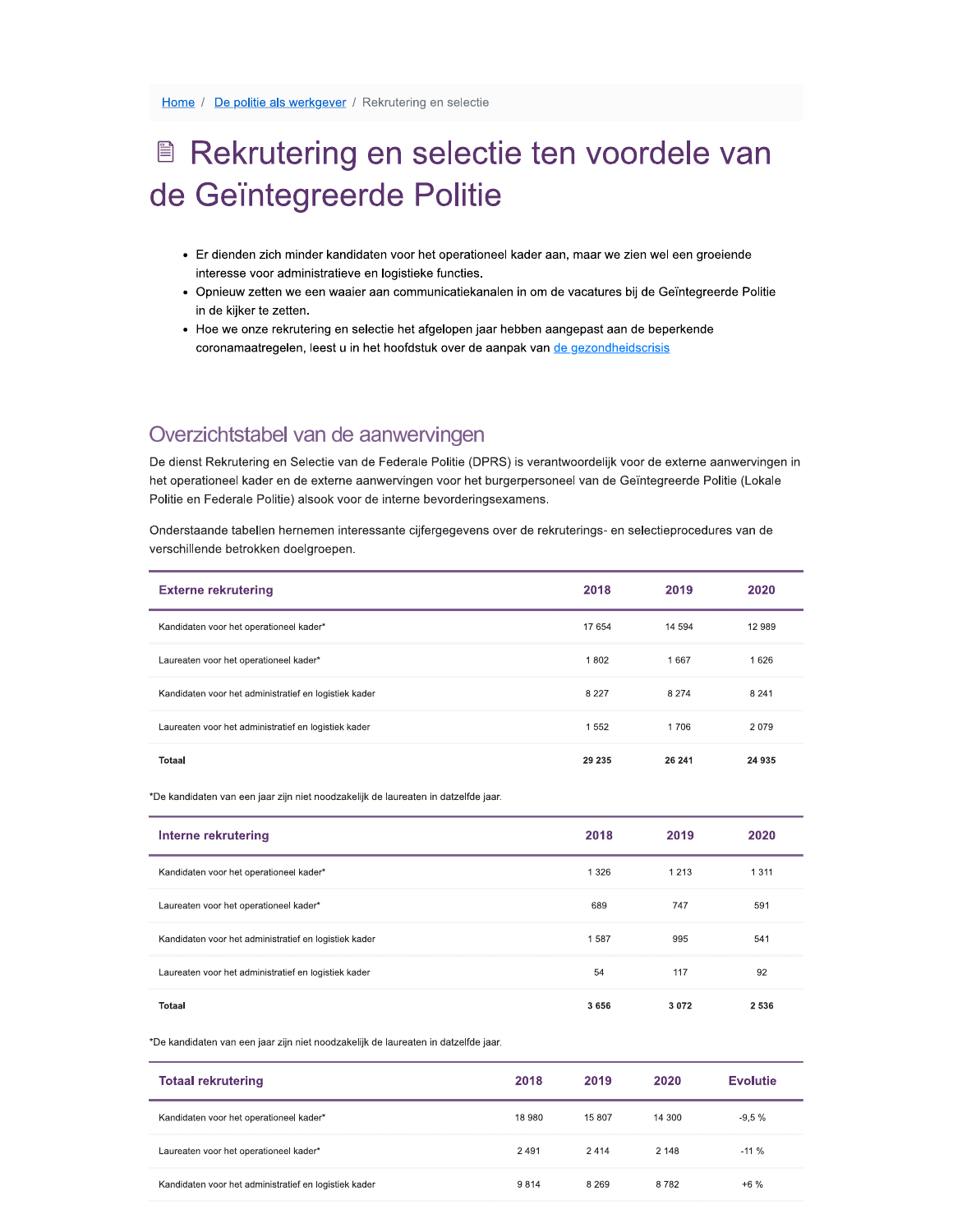| <b>Totaal rekrutering</b>                            | 2018   | 2019    | 2020    | <b>Evolutie</b> |
|------------------------------------------------------|--------|---------|---------|-----------------|
| Laureaten voor het administratief en logistiek kader | 1606   | 1823    | 2 1 7 1 | $+19%$          |
| <b>Totaal</b>                                        | 32 891 | 29 3 13 | 27 470  | $-6\%$          |

\* De kandidaten van een jaar zijn niet noodzakelijk de laureaten in datzelfde jaar.





Medische dossiers behandeld door de arbeidsgeneeskunde

Aantal screenings van kandidaten

## Aantal selectieproeven (nieuw in 2019)

|                         | 2019    | 2020    |
|-------------------------|---------|---------|
| Beroepsproeven          | 1 3 8 0 | 2692    |
| Sportproeven            | 15 271  | 8 3 0 6 |
| Cognitieve proeven      | 13709   | 13 040  |
| Taalproeven             | 9 1 0 4 | 6926    |
| Persoonlijkheidsproeven | 11 909  | 10 403  |
| Moraliteitsonderzoeken  | 4 4 7 1 | 2607    |
| Commissies              | 5402    | 3 9 9 0 |
| Deliberaties            | 6706    | 5 0 8 4 |

## Communicatie en marketing

Voor de aanwerving van medewerkers voor het operationele kader en voor burgerfuncties worden er op regelmatige basis (nieuwe) communicatiekanalen- en middelen gebruikt om deze vacatures kenbaar te maken bij het grote publiek.

| <b>Marketingtools</b>            | 2018   | 2019          | 2020*          |
|----------------------------------|--------|---------------|----------------|
| Brochures en flyers              | 40 000 | 69 000        |                |
| Telefoonoproepen                 |        | 20 985        | 41 984         |
| Mails (behandeld)                |        | 14 158        | 25 985         |
| Bezoekers website Jobpol         |        | 1 4 1 4 7 5 0 | 1858442        |
| Berichten via Facebook           | 2925   | 3782          | 2 5 5 1        |
| Opleidingen in de politiezones   | 9      | 8             | 5              |
| Infodagen in de politiescholen   | 8      | 36            | $\overline{7}$ |
| Volgers op Facebookpagina Jobpol | 28 452 | 31846         | 36916          |